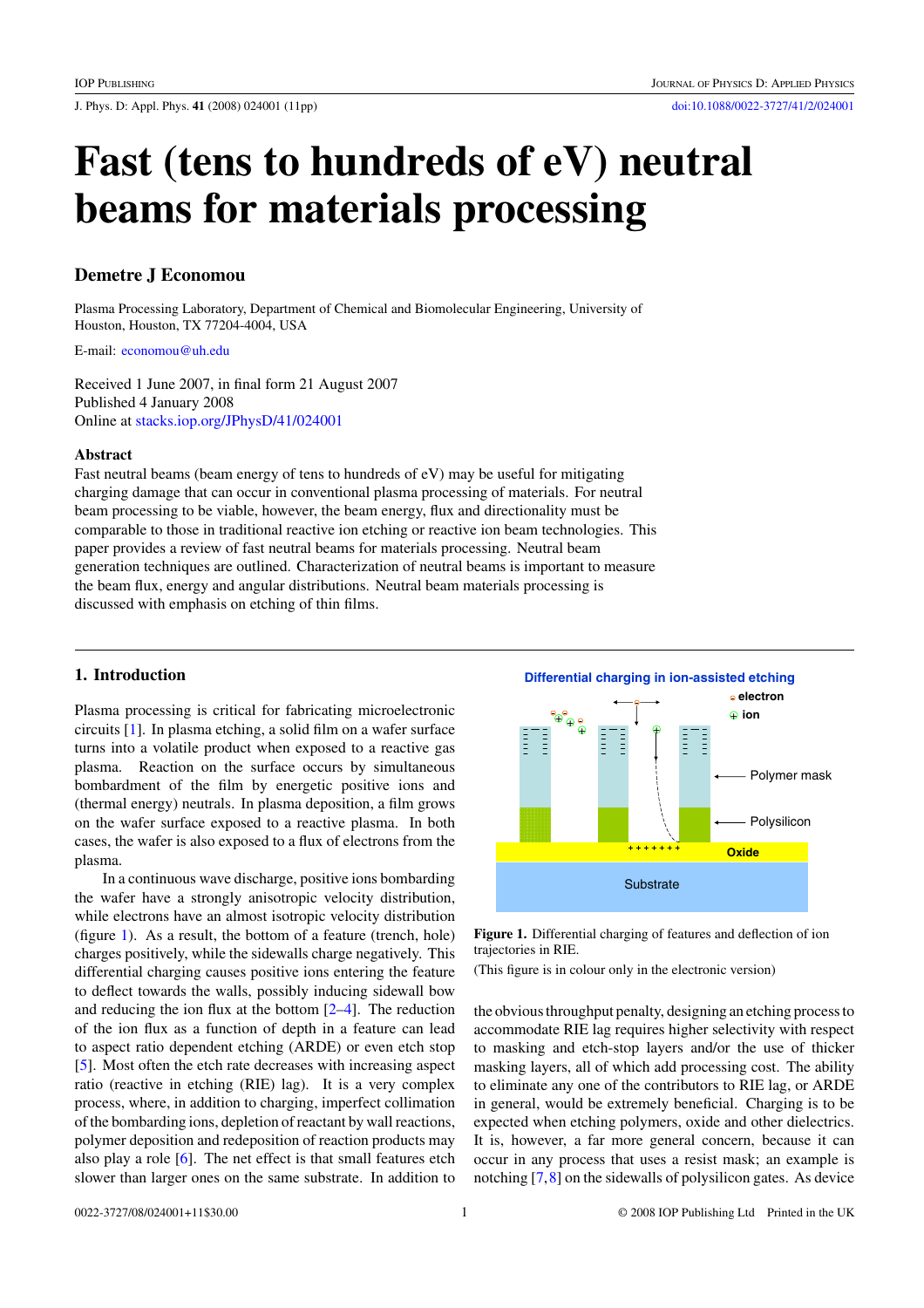<span id="page-1-0"></span>dimensions continue to shrink and feature aspect ratios keep increasing, charging problems are expected to become even more important in the future. Charging of wafers exposed to a plasma can also lead to gate oxide breakdown [\[9\]](#page-9-0).

Charging artefacts could be reduced or eliminated by using energetic neutral beams (fast atoms or molecules), instead of ions, to give the directional component of reactive etching. For, while surfaces might still charge through secondary electron emission, there would be no effect on the neutral particle trajectories and, hence, no charging contribution to ARDE, sidewall bowing or notching. To be competitive with conventional RIE, neutral beams must have the following characteristics: beam flux (equivalent) greater than  $\sim$ 1 mA cm<sup>-2</sup> (i.e. 0.62 × 10<sup>16</sup> particles cm<sup>-2</sup> s<sup>-1</sup>) controllable beam energy for tens to hundreds of eV, high degree of collimation (angular divergence of at most several degrees) and large area coverage (at least 300 mm diameter wafers).

This paper provides a review of fast (kinetic energy of tens to hundreds of eV) neutral beams for materials processing. Neutral beam generation techniques are presented first. Neutral beam materials processing is discussed next with emphasis on etching of thin films. Neutral beam diagnostics to measure the beam flux and energy are also outlined.

The focus of this paper is on neutral beams with kinetic energy greater than ∼10 eV. There are numerous works on neutral beams with energy of less than ∼10 eV, produced, for example, by supersonic expansion of a heated gas or laser generated plasma, laser vaporization of cryogenic solids, electron stimulated desorption and charge exchange downstream of electron cyclotron resonance (ECR) plasmas (see [\[10\]](#page-9-0) for a review). Some of the earlier works were motivated by the need to study the interaction of materials exposed to O atoms (energy of several eV) in a low earth orbit (LEO) environment [\[11\]](#page-9-0).

# **2. Generation of fast neutral beams**

There are two common methods to produce fast neutral beams: volume neutralization and surface neutralization. In both cases, one starts with an ion beam of certain energy and flux. This beam is normally produced using a plasma. In some cases, ions are first extracted from the plasma (for example gridded ion sources) and are then neutralized in the gas phase or on surfaces  $[12-25]$ . In other cases, ion extraction and neutralization occur simultaneously using a single grid [\[26–29\]](#page-9-0).

#### *2.1. Volume neutralization of ions*

Volume neutralization is based on charge exchange between the ion beam and a background gas. For example, for an argon ion beam in a background of argon atoms,

$$
Ar^{+}(fast) + Ar(slow) \rightarrow Ar(fast) + Ar^{+}(slow), \qquad (1)
$$

whereby a fast (beam) ion is converted to a fast (beam) neutral, and a slow neutral (of the background gas) is converted to a slow ion. Data on the cross section of this process [\[1,](#page-9-0) p 77] can be fit to yield  $\sigma_{CX} = 47.05(1.0 - 0.0557 \ln \epsilon)^2$  [\[30\]](#page-9-0), where  $\sigma_{CX}$  is the charge exchange cross section and  $\varepsilon$  is the fast ion energy. The cross section for (elastic) scattering is given by  $\sigma_{SC}$  = 40.04(1.0 – 0.0563 ln  $\varepsilon$ )<sup>2</sup>. In these expressions, the cross section comes out in units of  $10^{-16}$  cm<sup>2</sup> when the ion kinetic energy is in eV.

The charge exchange reaction (1) does not change the directionality of the fast ion. Also, resonant charge exchange (between an ion and its parent neutral as shown in reaction (1)) has a cross section which is often one order of magnitude larger than the corresponding non-resonant charge exchange process. However, scattering by (non-charge exchange) collisions can also occur as the ion beam propagates through the neutral background gas. Gas phase scattering can reduce the ion beam flux and directionality and should be minimized. Several researchers have reported on neutral beam sources based on the charge exchange of ions with a background neutral gas [\[12–16\]](#page-9-0). However, etch rates were low (*<*10 nm min−1) and there was a trade-off between etch rate and beam collimation. Positive ions are used in the majority of situations. However, negative ions are preferred at high energies (*>*50 keV) because they can be neutralized more efficiently (see section [3.5\)](#page-7-0). Collimated neutral beams formed by volume neutralization should have an energy distribution similar to the parent ion beam.

#### *2.2. Surface neutralization of ions*

Surface neutralization is based on the interaction of the ion beam with a solid surface. Ions coming in contact (within  $\sim$ 1 Å) with the surface are, for example, Auger neutralized to form neutrals. The angle of impact of ions on the surface is critical. Ions impacting the surface at large angles with respect to the normal to the surface (e.g. at grazing angles) are more likely to scatter forward [\[31\]](#page-9-0), and the emerging neutral beam retains more of the directionality of the parent ion beam. In addition, the energy loss of these ions is a small fraction of their initial kinetic energy. For example, a model [\[32\]](#page-9-0) assuming specular scattering of the projectile off a surface, suffering two successive binary collisions with surface atoms, gives

$$
\sqrt{\frac{\varepsilon_{\rm r}}{\varepsilon_{\rm i}}} = \left(\frac{\mu}{\mu + 1}\right)^2 \left(\cos \chi_{1/2} + \sqrt{\frac{1}{\mu^2} - \sin^2 \chi_{1/2}}\right)^2, \n\chi_{1/2} = \frac{\pi}{2} - \theta_{\rm i}, \qquad \mu = \frac{m_{\rm ion}}{m_{\rm wall}}.
$$
\n(2)

Here  $\varepsilon_i$  and  $\varepsilon_r$  are kinetic energy of the incident and reflected species, respectively,  $\theta_i$  is the incident angle (with respect to the surface normal) and  $m_{\text{ion}}$  and  $m_{\text{wall}}$  are the mass of the ion and the surface material atom, respectively. This formula predicts an energy loss of ∼3 eV for 90 eV argon ions impinging on a silicon surface at  $\theta_i = 84^\circ$ . Under these conditions, the emerging neutral beam would retain much of the energy of the parent ion beam. In contrast, ions impacting the surface at small angles will scatter more diffusively and will lose a larger fraction of their impact kinetic energy. This is because these ions will penetrate the solid and will have a better chance to closely interact with more atoms, thereby losing more of their initial kinetic energy as well as their sense of direction.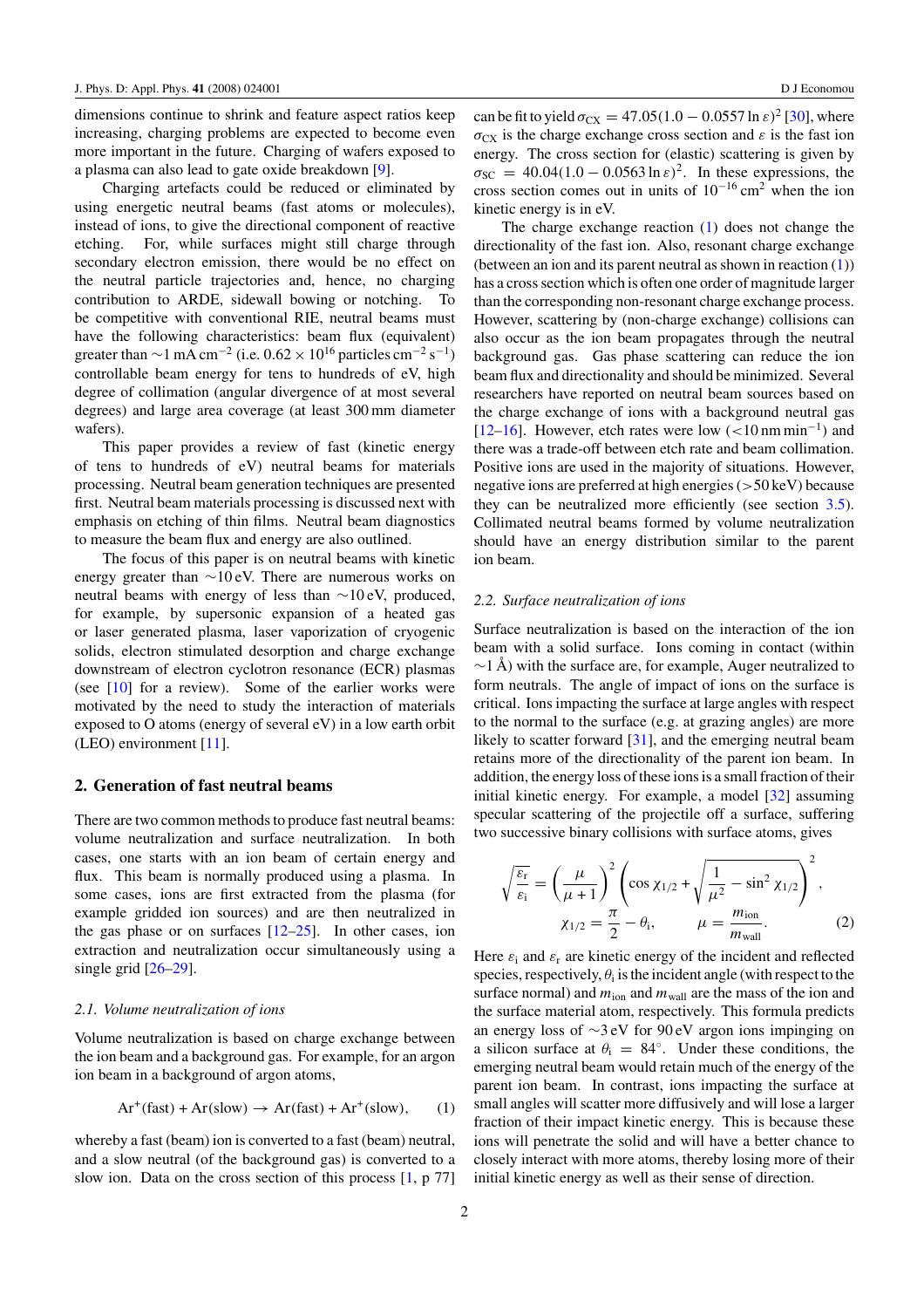<span id="page-2-0"></span>The neutralization of ions by grazing collisions with a metal surface has been studied extensively [\[33–35\]](#page-9-0). The collision process is typically modelled in three stages: the initial interaction as the ion approaches the surface, the 'close encounter' where the possibly neutral particle changes direction due to one or more collisions with the nuclei of the atoms on the surface and the final interaction as it moves away [\[36\]](#page-9-0). Studies on amorphous [\[37\]](#page-9-0) as well as single crystal scattering surfaces [\[38\]](#page-9-0) have shown that the initial charge state of the projectile (positive, negative, or neutral) has no influence on the charge state of the particle that finally emerges from the collision. In other words, memory of the initial charge state is lost during the close encounter with the metal surface. While the extensive ion scattering experiments carried out in the past have led to much understanding of the interaction between charged particles and clean surfaces [\[39\]](#page-9-0), the link between fundamental mechanisms and the scattering of ions from the rough, practical surfaces, possibly contaminated by etching species as well as etching by-products that are encountered in a neutral beam source, is difficult to make.

Goeckner *et al* [\[17\]](#page-9-0) and Nichols and Manos [\[21\]](#page-9-0) produced a neutral beam by reflecting accelerated ions off a metal surface at an angle with the ion beam. The resulting neutral flux was relatively low. In addition, in the case of non-grazing angle collisions, there is concern of contamination by the sputtered material from the neutralizing surface. Eipers-Smith *et al* [\[22\]](#page-9-0) and Lu and co-workers [\[23,](#page-9-0) [24\]](#page-9-0) used a Kaufman-type ion source to generate an ion beam that was neutralized with a conical nickel neutralizer. This neutralizer acted as a 'funnel' giving the resulting neutral beam a geometric focus on the substrate thereby enhancing the fast neutral flux. However, this configuration is not suitable for processing large area wafers. Chen and Yang [\[25\]](#page-9-0) used a grid to extract positive ions out of an inductively coupled plasma (ICP) source. A second grid was used to neutralize these ions before interacting with a wafer downstream. Kim *et al* [\[20\]](#page-9-0) produced a fast neutral beam by extracting ions from an ion source and neutralizing these ions by glancing angle collisions on the surfaces of a set of parallel metal plates.

# *2.3. Neutral beam sources using simultaneous ion extraction and neutralization*

Simultaneous ion extraction and neutralization has the advantage of larger neutral beam flux and better control over beam characteristics. Ions are extracted from a plasma through a high aspect ratio grid and are neutralized during their transit through the holes of the grid. A neutral beam source based on simultaneous ion extraction and neutralization [\[26\]](#page-9-0) is shown in figure 2. An ICP is ignited in an alumina tube by supplying 13.56 MHz radio frequency (RF) power to a three-turn coil, through a matching network. Ions generated in the plasma are accelerated out of the plasma by a 'beam acceleration electrode' attached to the top of the ICP source. A boundary voltage  $(V<sub>b</sub>)$  is generated by coupling the beam acceleration electrode to the RF power supply by a variable capacitor  $(C_b)$ . By changing  $C_b$ , the boundary voltage  $V_b$  can be varied, which provides control over the ion energy and hence the



**Figure 2.** Neutral beam source using a single ion extraction/neutralization grid. (From [\[26\]](#page-9-0).)



**Figure 3.** Schematic of ion neutralization by collision on the sidewall of a grid hole. The 'bending' of the plasma–sheath meniscus over the hole (plasma moulding) is also shown. Plasma moulding is absent when the sheath thickness  $(L_{sh})$  is much greater than the hole diameter (*D*), i.e.  $L_{sh} \gg D$ . At the other extreme  $(L<sub>sh</sub> \ll D)$  plasma moulding is severe.

resulting neutral beam energy (in the range of 20 eV to more than 200 eV). The accelerated ions pass through a grounded neutralizion grid, strike the internal surfaces of the holes of the grid (preferentially at grazing angles) and are converted to fast neutrals (figure 3). Low pressure in the plasma source (large mean free path) minimizes the probability of charge exchange collisions between ions and slow neutrals; thus surface neutralization is dominant. The substrate is placed a small distance downstream of the neutralization grid in a differentially pumped processing chamber (not shown). The pressure in the processing chamber during operation of the source is typically more than  $10\times$  smaller than the pressure in the plasma (e.g. 10 mTorr in the plasma and 0.5 mTorr in the processing chamber). Low pressure minimizes gas phase scattering and helps beam collimation and flux. It should be noted that wafer contamination by sputtering of the extraction/neutralization grid should not be an issue in a properly designed neutral beam source. If ions suffer grazing angle collisions with the internal surfaces of the holes, the sputtering yield will be very low. Also, any sputtered material has a high probability to redeposit inside the high aspect ratio holes.

Samukawa *et al* [\[28,29\]](#page-9-0) also presented a fast neutral beam source based on simultaneous ion extraction and neutralization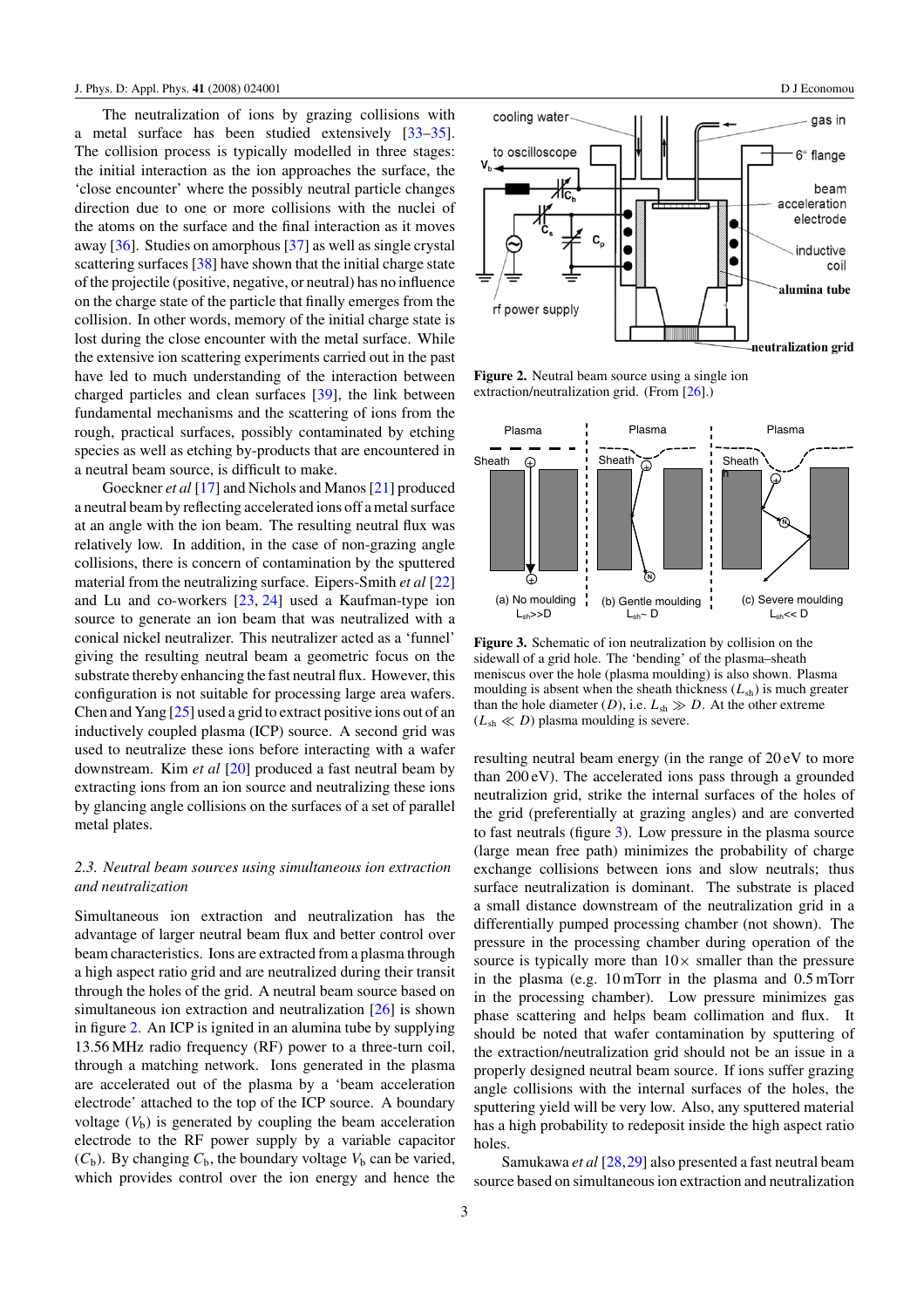

**Figure 4.** Neutral beam source using a single ion extraction/neutralization (bottom) electrode and a pulsed plasma in electronegative gas. The top or the bottom electrode (or both) may be biased. (From [\[29\]](#page-9-0).)

through a grid (figure 4). A high density ICP is generated in a quartz tube. A bias is applied to the top carbon electrode in contact with the plasma to push ions through the high aspect ratio holes of the bottom (extraction) carbon electrode. The authors studied neutral beams based on both positive and negative ion extraction and neutralization. To utilize negative ions they used a pulsed discharge in an electronegative gas  $(Cl<sub>2</sub>$  or  $SF<sub>6</sub>)$ . In the afterglow of the pulsed discharge, electrons attach to molecules generating negative ions. Provided the afterglow period is long enough, an ion–ion plasma forms [\[40\]](#page-9-0) and negative ions can be 'pushed out' of the plasma by applying a negative bias to the top electrode. An optional dc or RF (e.g. 600 kHz) bias may also be applied to the bottom (extraction) electrode to provide additional control over the neutral beam energy [\[41\]](#page-9-0). The extraction electrode has a high aspect ratio through holes (1 mm diameter and 10 mm long). Negative ions suffer grazing angle collisions with the internal surfaces of the holes turning into fast neutrals. The authors reported that negative ions can be neutralized more efficiently compared with positive ions [\[29\]](#page-9-0). It was later conjectured that this is because of differences in the angular distributions of the species (positive versus negative ions) entering the holes [\[42\]](#page-9-0). Negative ions enter with a wider angular distribution and are more likely to collide with the sidewall of the holes resulting in greater neutralization efficiency (NE). Charge exchange with neutral gas may also play a role at higher pressures. Besides providing a reasonably high flux and controlled energy, these neutral beam sources [\[26–29\]](#page-9-0) offer an additional benefit. For example, vacuum ultraviolet (VUV) and ultraviolet (UV) light generated in the plasma is known to cause electrical damage to sensitive devices [\[43\]](#page-9-0) during conventional plasma processing. However, VUV and UV radiation emanating from the plasma is effectively blocked by the extraction/neutralization grid having high aspect ratio holes, reducing VUV/UV damage to sensitive devices.

# *2.4. Fundamentals of ion extraction and neutralization through grid holes*

The properties (flux, energy, directionality) of neutral beams generated by simultaneous extraction and neutralization of ions through grid holes depend critically on the interaction of the plasma with the holes (plasma moulding). Plasma moulding [\[44–47\]](#page-9-0) refers to the ability of the plasma–sheath interface to 'contour' along the topography of surface features in contact with the plasma. In the case of plasma in contact with a grid, plasma moulding depends primarily on the diameter of the grid hole, *D*, as compared with the plasma–sheath thickness, *L*sh. When  $L_{sh} \gg D$ , the plasma–sheath interface (meniscus) is essentially planar as if the hole was not there (e.g. a solid wall). In the other extreme,  $L_{\rm sh} \ll D$ , the plasma 'leaks' through the hole. In the intermediate case,  $L_{\rm sh} \sim D$ , the plasma–sheath meniscus 'bends' gently over the hole.

Figure [5](#page-4-0) shows the time-average potential distribution and the strength of the (time-average) horizontal component of the electric field over a  $154 \mu m$  diameter hole. These profiles were calculated for a RF plasma discharge in contact with the hole using a self-consistent particle-in-cell (PIC) simulation [\[48\]](#page-9-0). Case (a) corresponds to a lower plasma density (thicker sheath) compared with case (b). For a given hole size, plasma moulding is less when the sheath is thicker, yielding weaker lateral electric fields around the hole opening (compare (c) with (d)). Ions entering the hole experience these horizontal fields and are deflected towards the walls. Ion deflection and the angle by which ions strike the wall depend on the severity of plasma moulding.

It appears that there is an optimum 'bending' of the plasma–sheath meniscus over a hole that results in best neutral beam source performance. If the plasma–sheath meniscus is planar (thick sheath, figure  $3(a)$  $3(a)$ ), ions entering the hole are highly directional and pass through the hole without collision with the sidewall. Thus the NE is low, resulting in low neutral beam flux. On the other hand, if the plasma–sheath meniscus dips deep inside the hole (figure  $3(c)$  $3(c)$ ) almost all ions strike the sidewall and neutralize, resulting in higher neutral flux, but worse neutral beam directionality. Also, since ions strike the sidewall at small angles (with respect to the normal on the sidewall), ions lose a larger fraction of their energy, reducing the energy of the fast neutral beam. Under these conditions, fast neutrals may also suffer multiple collisions with the sidewall worsening the situation. Nam *et al* [\[48\]](#page-9-0) found that optimum neutral beams are extracted by maximizing the number of 'good' ions entering the grid holes. In general, ions that neutralized on the top section of the hole sidewall were 'bad,' in the sense that these ions yielded divergent neutral beams of relatively low energy. Ions that neutralized along the bottom section of the hole sidewall were 'good,' in the sense that these ions yielded neutral beams that were less divergent and retained more of the energy of the parent ions. A three-grid ion extraction/neutralization system was proposed to increase the fraction of good ions and improve the quality of the extracted fast neutral beam. This system allowed plasma moulding to be controlled, even for high plasma densities and large hole diameters, when plasma moulding for a one-grid system would be severe (figure  $3(c)$  $3(c)$ ).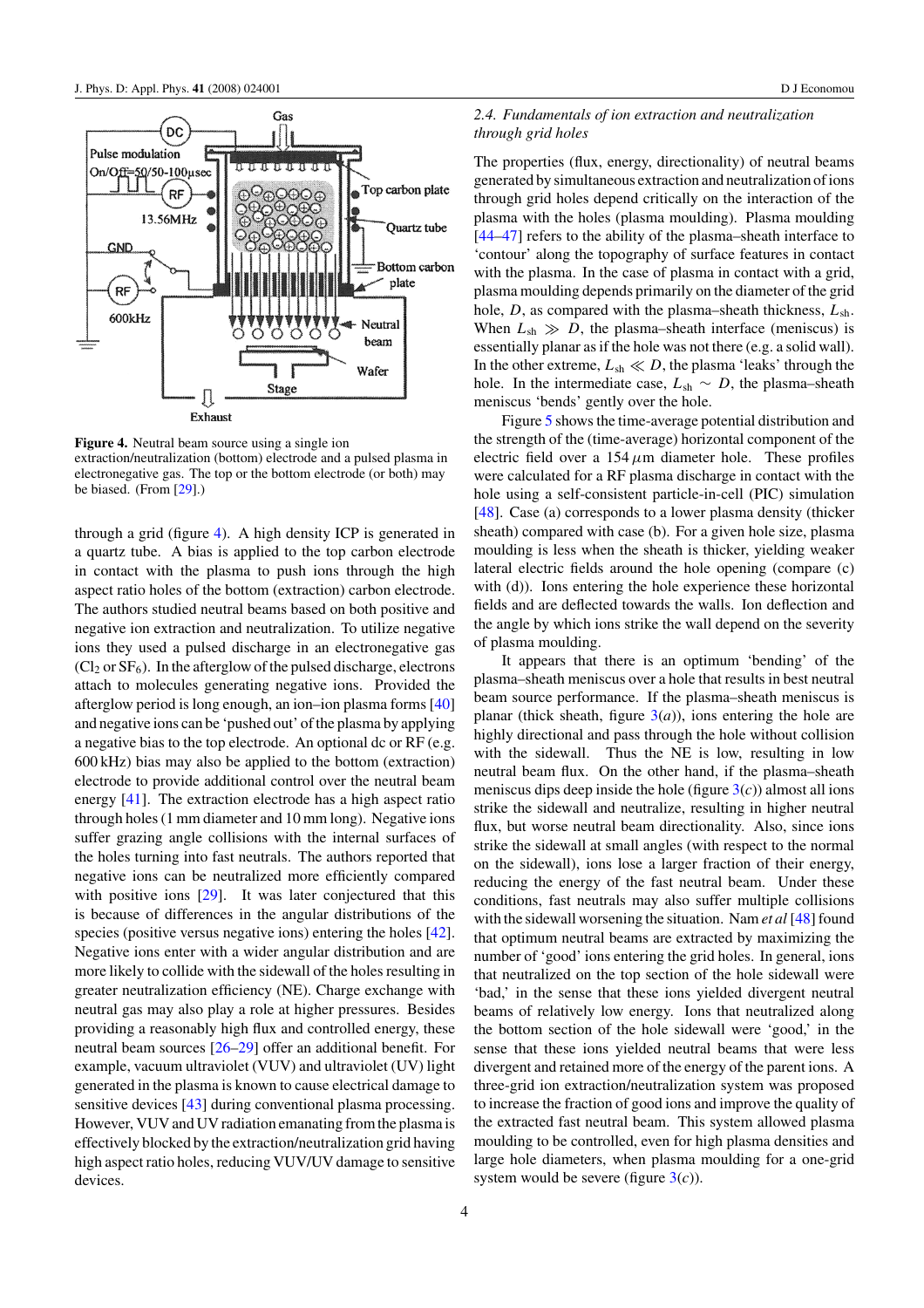<span id="page-4-0"></span>

**Figure 5.** Time-average potential distribution around holes with diameter 154  $\mu$ m and plasma density of 1 × 10<sup>11</sup> cm<sup>-3</sup> (*a*) and 3 × 10<sup>11</sup> cm−<sup>3</sup> (*b*). Time-average horizontal component of the electric field for plasma density of 1 × 10<sup>11</sup> cm−<sup>3</sup> (*c*) and 3 × 10<sup>11</sup> cm−<sup>3</sup> (*d* ). Ion flow was from top to bottom through the hole in a 1078*µ*m thick solid grid (represented by the gray area). (From [\[48\]](#page-9-0).)

#### **3. Materials processing using neutral beams**

### *3.1. Thin film etching*

Several thin film etching studies using neutral beams have been reported in the literature. Mizutani and Yunogami [\[12\]](#page-9-0) developed a neutral beam etcher using a Kaufman-type ion source (ion gun) to generate Ar ions in the 200–700 eV range. Charge exchange with the background neutral gas produced an energetic neutral beam. A  $CHF<sub>3</sub>$  microwave plasma independently provided neutral (thermal energy) radicals to assist the etching process. The etch rate of  $SiO<sub>2</sub>$  with the neutral beam was about 10 nm min−<sup>1</sup> at 700 eV and this was half of the etch rate obtained with a comparable ion beam. Capacitance–voltage  $(C-V)$  measurements showed that there was no reduction in the breakdown voltage (compared with a standard) when the samples were subjected to neutral beam etching. In contrast, breakdown occurred at lower voltages when the samples were subjected to ion beam etching. To overcome the limitation of low etch rates, a co-axial neutral beam assisted etcher was developed [\[13\]](#page-9-0). In this configuration, a co-axial discharge tube generated two cylindrical plasmas; the inner one served as the neutral beam source and the outer

one served as the (thermal) neutral radical source. A 500 eV Ar neutral beam gave a maximum etch rate of 60 nm min−<sup>1</sup> for  $SiO<sub>2</sub>$ . To overcome the limitation of the lack of etch uniformity obtained with the co-axial etcher, a tandem neutral beam etcher was further developed [\[14\]](#page-9-0), where the neutral beam source and the (thermal) neutral radical source were arranged in tandem. Highly anisotropic and uniform etching was obtained, but the maximum SiO<sub>2</sub> etch rate was still only 76 nm min<sup>-1</sup>.

Using the charge exchange mechanism, a low energy (10–20 eV) neutral stream of chlorine atoms was extracted from an ECR plasma [\[15,](#page-9-0) [16\]](#page-9-0). An etch rate of 10 nm min<sup>-1</sup> for Si was obtained which was about 10% of that realized with ion stream etching. Goeckner *et al* [\[17\]](#page-9-0) produced hyperthermal neutrals by accelerating ions to a surface where they were neutralized and reflected. Using an  $O_2/Ar$  mixture, they obtained resist etch rates up to 22 nm min−<sup>1</sup> and a fast neutral flux of about  $2 \times 10^{14}$  cm<sup>-2</sup> s<sup>-1</sup>. Shimokawa and co-workers [\[18,19\]](#page-9-0) used an ion source to develop a fast-atombeam (FAB). The beam energy was 1–3 keV and the beam current was 0.1–1 mA cm−2, with about 95% neutralization. Resist etch rates of 300–500 nm min<sup>-1</sup> with high selectivity  $(GaAs : resist = 30:1)$  were obtained. Damage to the wafers was low. However micro-loading and sidewall bowing were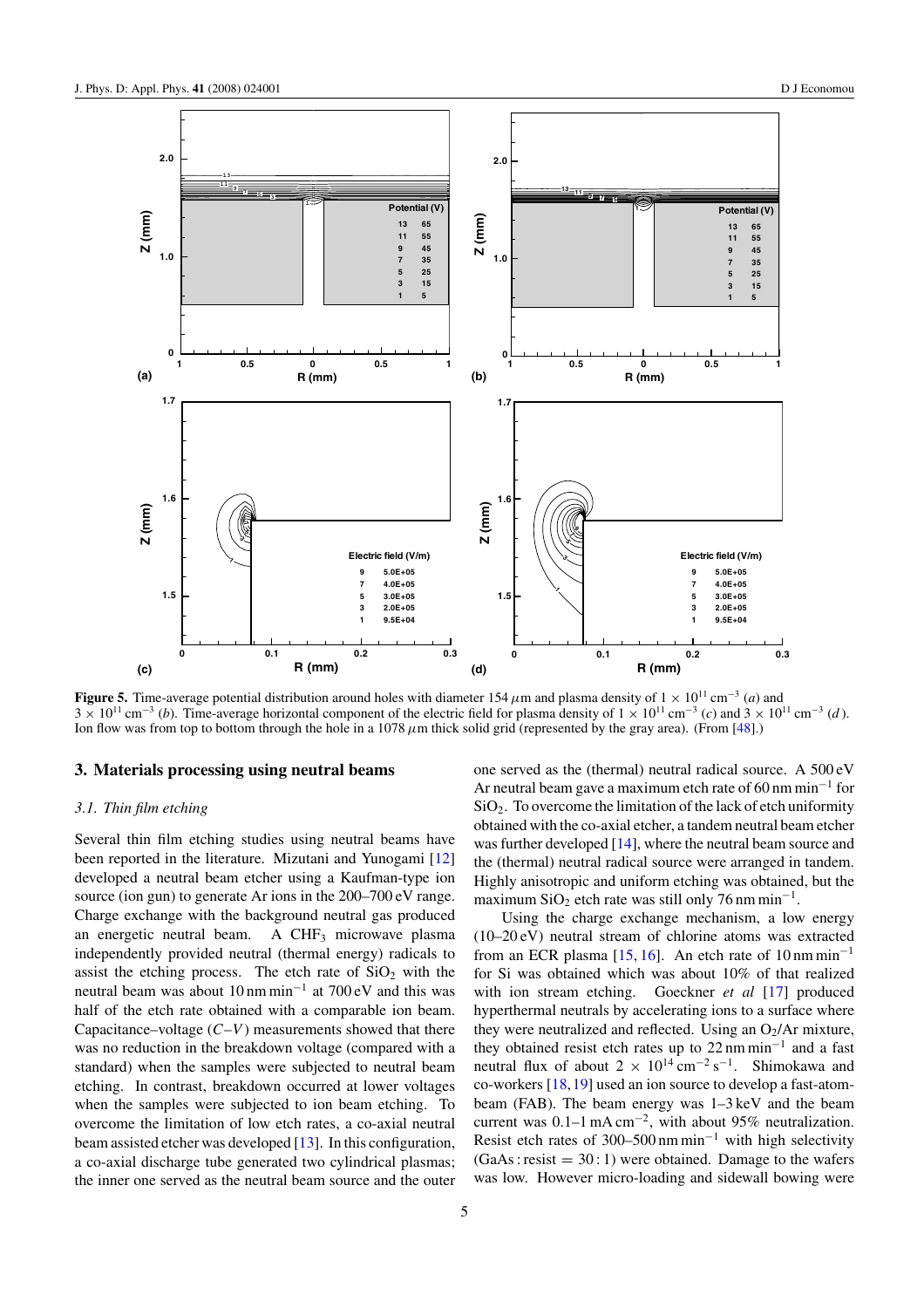observed. Chen and Yang [\[25\]](#page-9-0) used a grid to extract positive ions out of an ICP source. A second grid was used to neutralize these ions before etching a wafer downstream. They realized high rate (600 nm min<sup>-1</sup>) anisotropic etching of polymer films. High rate ( $\sim$ 500 nm min<sup>-1</sup> at room temperature) polymer etching using an oxygen neutral beam was also obtained in  $[26, 27]$  $[26, 27]$  $[26, 27]$ . Microloading-free, high aspect ratio  $(5:1)$ etching of  $0.25 \mu m$  wide features with straight sidewalls was demonstrated. Sidewall bowing and undercut typically seen in plasma or RIE of polymers were completely absent. The etch rate was independent of the substrate temperature (up to 85 ◦C) indicating that etching was due to fast neutrals as opposed to thermal energy neutrals.

Samukawa and co-workers [\[28,](#page-9-0) [29,](#page-9-0) [49](#page-9-0)[–51\]](#page-10-0) used F-atom and Cl-atom containing fast neutral beams to etch polysilicon gates. The neutral beams were generated in  $F_2$  or  $SF_6$ and  $Cl_2$  plasmas, respectively. The  $SF_6$  based neutral beam resulted in a silicon undercut because of the generation of a large concentration of F radicals. The  $Cl_2$  based neutral beam showed no undercut and very high selectivity  $(100:1)$  over the underlying oxide, but the etch rate was very low  $(4.3 \text{ nm min}^{-1})$ . The F<sub>2</sub> based neutral beam provided a compromise with an etch rate of 29.4 nm min−1, albeit with reduced selectivity over oxide [\[49\]](#page-9-0). To examine the charging damage, the authors etched polysilicon gates. The gate oxide thickness was reported to be about 5 nm. The leakage current of MOS capacitors fabricated using a neutral beam was about an order of magnitude lower than those fabricated using conventional RIE [\[49\]](#page-9-0). Neutral beam etching (NBE) was also found to be superior to conventional plasma processing when fabricating fin FETs (field effect transistors) with vertical Si fins [\[50\]](#page-9-0). Specifically, the electron mobility in the channel was larger for the neutral beam processed samples. It was speculated that exposure to VUV and UV radiation during plasma processing created surface roughness that reduced electron mobility. Such radiation was effectively blocked in NBE.

Kubota *et al* [\[51\]](#page-10-0) used a neutral beam to pattern sub 10 nm diameter structures. Ferritin (a protein) with a 7 nm diameter iron core was dispersed on a silicon substrate. After removing the protein shell, the iron core served as a hard mask to etch the exposed silicon and create sub 10 nm diameter silicon nanocolumns with an aspect ratio (height to diameter) of  $\sim$ 5:1. A low energy (∼10 eV) chlorine neutral beam was used for etching. High resolution TEM pictures showed that the neutral beam did not introduce damage in the silicon lattice. RIE using a chlorine ECR plasma resulted in very low selectivity of the iron mask compared with silicon, and high aspect ratio silicon nano-columns could not be fabricated. The authors attributed the differences between RIE and NBE mainly to VUV and UV photons emanating from the plasma. Such photons are effectively blocked in the case of NBE. However, there was no convincing evidence that photons played a significant role, and the energy distributions of bombarding ions (in RIE) and fast neutrals (in NBE) were not measured.

Integration of porous low-*k* materials for interconnect technology presents many challenges to the etch, ash and clean processes. One challenge is the post etch removal of photoresist over porous low-*k* films. Porous low-*k* films are very susceptible to damage by plasma processing, which can raise the overall effective dielectric constant  $k_{\text{eff}}$  of the film. A pure oxygen plasma ash cannot be used because chemical and physical damage occurs. In contrast, a pure oxygen fast neutral beam can ash photoresist over porous low-*k* dielectrics without damaging the exposed low- $k$  material [\[27,](#page-9-0) [52\]](#page-10-0). H<sub>2</sub> or H<sub>2</sub>/N<sub>2</sub> neutral beam ashing apparently results in the formation of a dense surface layer ('crust') on a porous methyl-silsesquioxane porous dielectric (MSQ, dielectric constant of 2.2) which protects the inner film from damage [\[52\]](#page-10-0).

Neutral beams with much lower (*<*10 eV) energy have also been reported. Giapis *et al* [\[53\]](#page-10-0), using a laser detonation technique, obtained a F-atom beam with a flux of  $2 \times 10^{14}$  atoms cm<sup>-2</sup> s<sup>-1</sup> and energy less than 10 eV. The ion fraction was less than 1%. An etch rate of 30 nm min−<sup>1</sup> for Si with 14% undercutting was obtained. Campos *et al* [\[54\]](#page-10-0) used laser vaporization of a cryogenic  $Cl<sub>2</sub>$  film to generate a hyperthermal (maximum energy 6 eV) molecular beam. The etch rate of Si with the neutral beam was greater than that with thermal chlorine by a factor *>*30. Using a hyperthermal beam (∼1 eV) of molecular chlorine produced by free jet expansion of a Cl2 gas heated in a graphite furnace, Suzuki *et al* [\[55\]](#page-10-0) obtained highly anisotropic etching of poly-Si with an etch rate of 3.1 nm min<sup>-1</sup>. Selectivity over SiO<sub>2</sub> was more than 1000. *C*–*V* studies showed that the damage levels were much lower than those by plasma or ion beam processes. Using the same technique to produce hyperthermal Cl<sub>2</sub>, Ono *et al* [\[56\]](#page-10-0) etched GaAs at 1.5*µ*m min−1. Larson *et al* [\[57\]](#page-10-0) etched 1*µ*m wide high aspect ratio trenches  $(120:1)$  in silicon using a 1 eV neutral atomic fluorine beam with a rate of 1.2*µ*m min−<sup>1</sup> at 500 ◦C without ARDE. This incredible aspect ratio could apparently be achieved by using a highly collimated beam. Some kind of 'wave-guiding' effect might be taking place in the deep trench, whereby fast atoms suffer grazing angle collisions with the sidewalls of the trench and are 'guided' to the bottom of the trench where etching takes place. Apparently fast Fatoms do not react with the sidewall even at 500 ◦C when they collide at grazing angles.

To achieve uniform etching (or deposition) using a fast neutral beam, the beam flux must be uniform across the wafer radius. This implies that the parent ion beam must also be uniform. Uniform ion beams over large area substrates have been demonstrated [\[78\]](#page-10-0). Ways to control the ion (and thus neutral) beam energy are also available (see [\[79\]](#page-10-0) and references therein). Neutral beams formed by ion extraction and neutralization through high aspect ratio holes have an inherent anisotropy determined, in part, by the aspect ratio of the holes.

# *3.2. Atomic layer etching*

The atomic layer etching (ALET) concept is demonstrated schematically in figure [6,](#page-6-0) which shows a complete cycle of the process [\[58,](#page-10-0) [59\]](#page-10-0). The cycle consists of the following four steps.

1. Exposure of a clean surface to a gas and adsorption (chemisorption) of the gas onto the surface.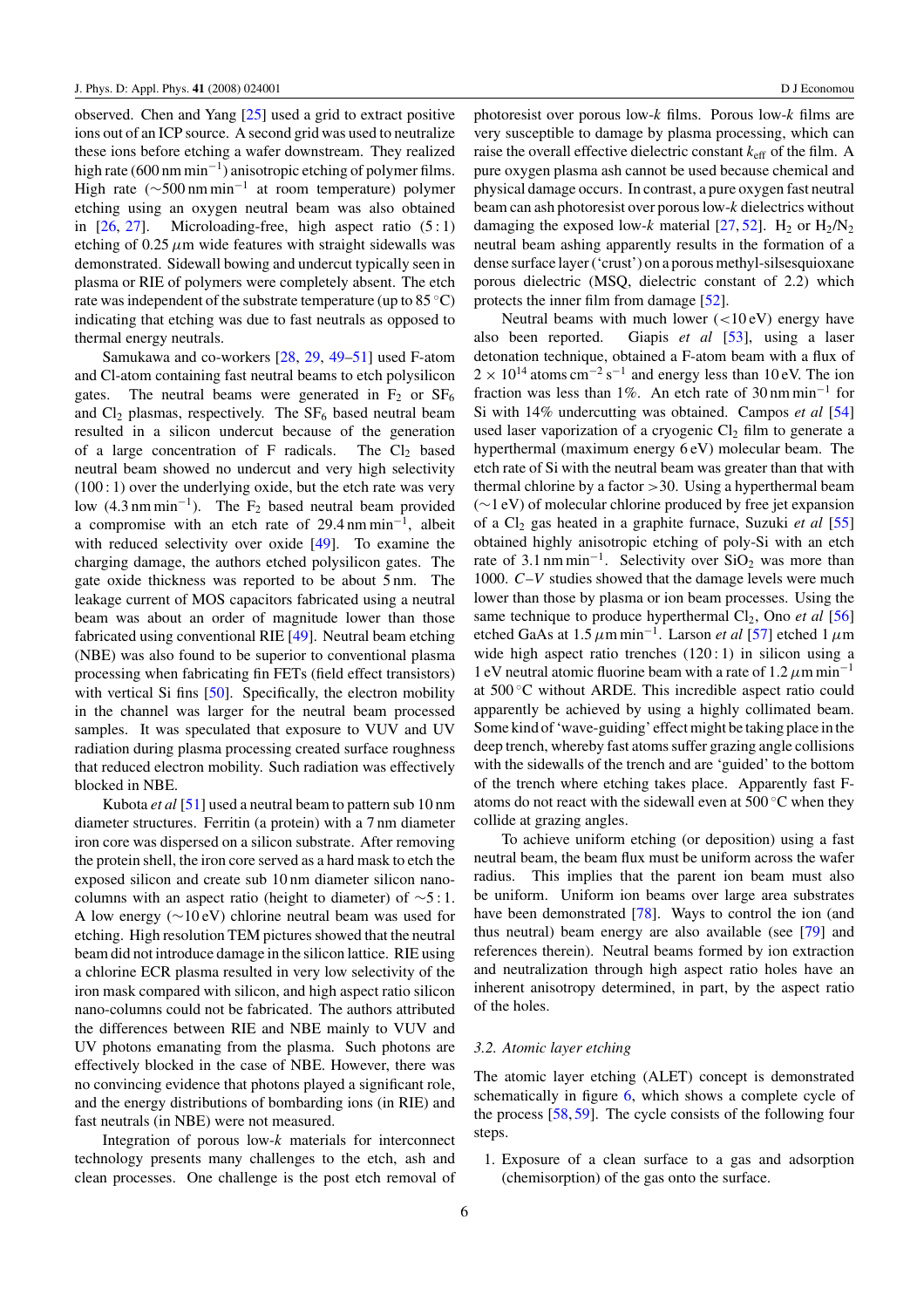<span id="page-6-0"></span>

**Figure 6.** The four steps of ALET: etchant feed to form a monolayer of adsorbed gas, excess etchant evacuation, beam irradiation to remove the top layer of the solid and product evacuation. (From [\[58\]](#page-10-0).)

- 2. Evacuation of the chamber so that only the chemisorbed layer can subsequently react. This step is necessary to avoid etching by gas phase species in the subsequent step.
- 3. Exposure to an energetic beam to effect chemical reaction between the adsorbed gas and the underlying solid. Ideally, exactly one monolayer of the solid is removed in this step.
- 4. Evacuation of the chamber to exhaust the reaction products.

Completion of a cycle results, hopefully, in the etching of one atomic layer of the film. The cycle can be repeated to etch as many atomic layers as required. Etching with monolayer accuracy places some limitations regarding the choice of gas and energetic beam. For example, the gas must be selected such that spontaneous etching of the solid does not occur in step 1. This may not a severe limitation since, even if spontaneous etching would normally occur, cooling of the substrate at sufficiently low temperature would quench the spontaneous reaction, without affecting the reaction in step 3 (in step 3, energy is supplied by the energetic beam, i.e. this is not a thermally activated process). Also, the energetic beam must be chosen so that the process is self-limiting, i.e. once surface reaction has been completed in step 3, any further irradiation by the energetic beam should not damage the exposed underlayer. This implies, for example, that the beam energy should be below the (physical) sputtering threshold. If the above precautions are not taken, etching with monolayer accuracy is not possible.

Park *et al* [\[60\]](#page-10-0) demonstrated ALET of single crystal silicon with chlorine (figure 7). They used an Ar neutral beam with  $\sim$ 50 eV energy for step 3. When the chlorine dose in step 1 and/or the neutral beam dose in step 3 were below a critical



**Figure 7.** ALET of silicon using a neutral beam source. The etch rate (in Å per cycle) and the surface roughness are shown as a function of the Ar neutral beam irradiation time in step 3. For given beam flux, the beam irradiation time corresponds to beam dose. (From [\[60\]](#page-10-0).)

value, the etch rate  $(\AA$ /cycle) and the surface roughness varied with the dose. When both the chlorine gas dose and the neutral beam dose were above a critical value, the saturated etch rate of one monolayer per cycle  $(1.36 \text{ Å/cycle}$  for Si  $(100)$  and 1.57 Å/cycle for  $Si(1 1 1)$ ) resulted. Under these conditions, the surface roughness of the etched sample was 1.45 Å, similar to the starting sample before etching. It appears that for doses above their critical values, the silicon surface was covered by a monolayer of chlorine in step 1 and this monolayer was removed as silicon chloride upon exposure to the neutral beam in step 3. Surface coverage by chlorine in step 1 and removal of silicon species by the neutral beam in step 3 was self-limiting. Park *et al* [\[61\]](#page-10-0) also demonstrated ALET of InP using chlorine and a Ne neutral beam.

ALET requires a tight control of ion (or neutral beam) energy. Normally, a broad energy distribution is obtained with an ion source  $[74, 80]$  $[74, 80]$  $[74, 80]$ . A method to obtain a nearly monoenergetic beam is reported in [\[79\]](#page-10-0) (see also references therein).

#### *3.3. Thin film deposition*

Lu and co-workers [\[23,](#page-9-0) [24\]](#page-9-0) used a neutral beam of nitrogen simultaneously with electron beam evaporation of boron to deposit mostly (80%) cubic phase, stoichiometric boron nitride (c-BN) films on silicon substrates, at the relatively low temperature of 400–500 ◦C. A Kaufman-type ion source was used to obtain an ion beam that was neutralized by a conical surface, which also acted as a 'funnel' to focus the resulting neutral beam on the substrate surface. The films were compared with those obtained under similar conditions but without neutralizing the nitrogen beam. It was found that the c-BN content of the grown films was reduced drastically (to 10%). It was concluded that the neutral beam was a critical factor in enhancing the formation of c-BN. The electrical characteristics of BN films doped with Mg were also reported [\[24\]](#page-9-0). Atom beam modification of insulator surfaces was studied in [\[22\]](#page-9-0). Mueller *et al* [\[62\]](#page-10-0) grew crystalline GaN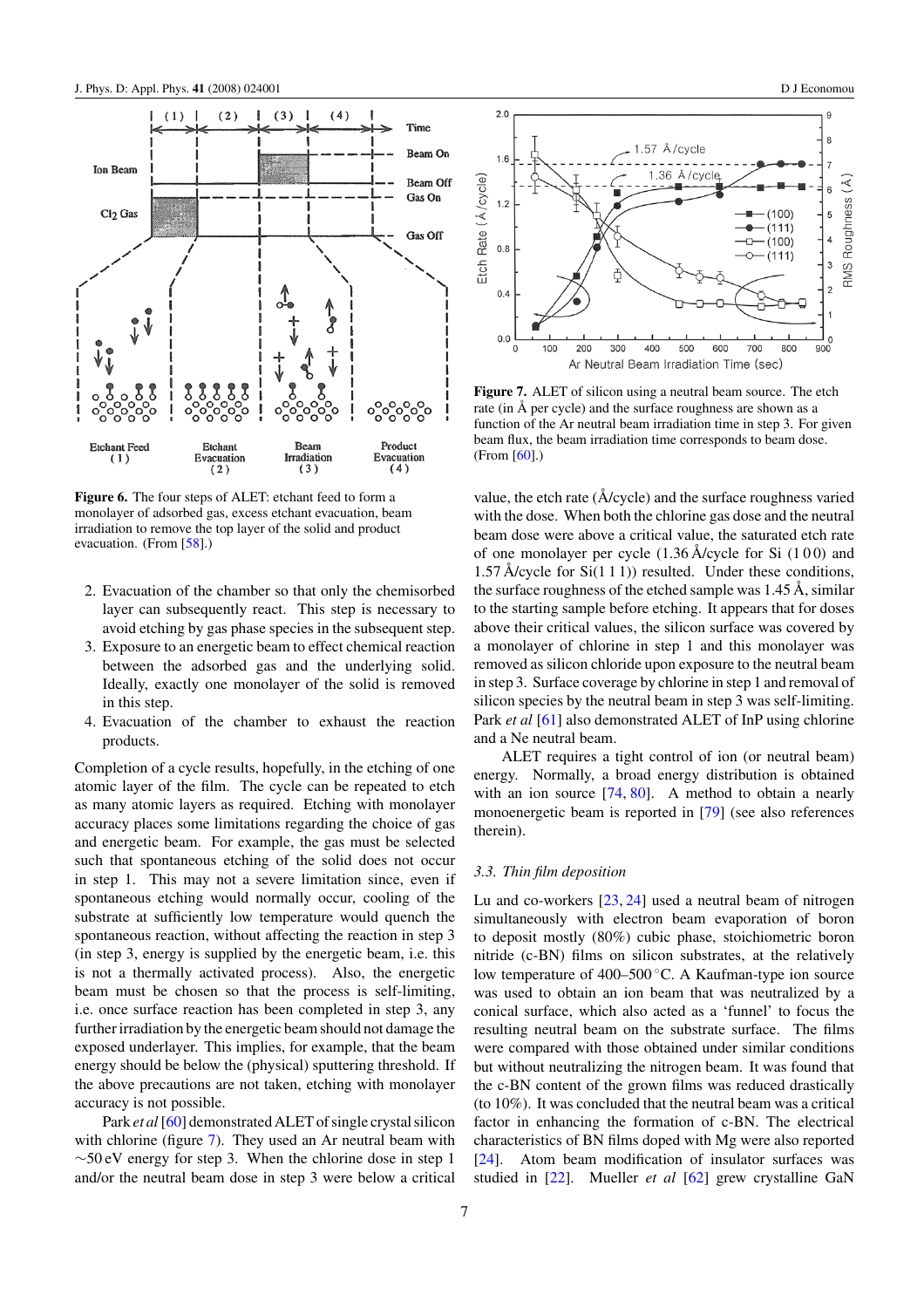<span id="page-7-0"></span>films on bare *c*-axis-oriented sapphire at very low temperatures (100–500 °C). A collimated beam of N atoms (kinetic energy 0.5–5 eV) was created by the expansion of a laser-generated plasma through a supersonic nozzle. A flux of Ga metal was simultaneously supplied to the substrate by electron beam evaporation. The GaN film growth rate was <sup>∼</sup>0*.*5–2*µ*m h−<sup>1</sup> and was limited by the Ga supply. Samukawa *et al* [\[63\]](#page-10-0) used a nitrogen neutral beam in a pulsed mode to control the dose and spatial distribution of nitrogen in a 2 nm thick silicon dioxide film in an effort to form oxynitride gate dielectrics.

#### *3.4. Neutral beam lithography*

Neutral beam lithography (NBL) is essentially identical to ion proximity printing [\[64\]](#page-10-0) except that a neutral beam is used instead of an ion beam [\[65\]](#page-10-0). A helium ion or proton beam (kinetic energy of tens of keV) is neutralized by passing the beam through a charge exchange cell (volume neutralization). A differentially pumped drift region is used to collimate the resulting neutral beam. An ion sensitive resist on the substrate is exposed through a stencil mask in close proximity to the substrate. The use of a neutral beam can provide finer nanostructures compared with an equivalent ion beam, since beam deflection due to charging is not an issue with neutrals.

Film deposition and lithography by manipulating atom beams using laser light or magnetic forces has been reviewed by Meschede and Metcalf [\[66\]](#page-10-0). For example, metastable atom beams can be localized with optical standing waves [\[67\]](#page-10-0) and used for lithography. Although interesting from the scientific point of view, these techniques have less chance of being used in manufacturing.

#### *3.5. Neutral beams in fusion plasmas*

High energy (tens to hundreds of keV) neutral beams are used to heat controlled nuclear fusion plasmas under magnetic confinement [\[68,](#page-10-0) [69\]](#page-10-0). Negative ion beams are preferred because they can be neutralized more efficiently at energies greater than ∼50 keV [\[69\]](#page-10-0). A common negative ion source is that using hydrogen gas for the production of negative H<sup>−</sup> ions [\[70,71\]](#page-10-0). These ions are eventually accelerated and neutralized before being injected in the fusion reactor. To produce H−, a pulsed plasma in hydrogen gas may be used. Highly excited vibrational states of molecular hydrogen formed in the active glow (when plasma power is on) attach cold electrons in the afterglow (when plasma power is off) to form negative ions. These ions are extracted by the application of a bias through an aperture at the reactor wall. The presence of a weak magnetic field can modify the structure of the potential field close to the extraction hole of the negative ion source, thereby enhancing the extracted negative ion flux [\[72\]](#page-10-0). Heavy-ion (Cl−*)* fusion drivers for inertial confinement have also been studied [\[68\]](#page-10-0), where chlorine ions were extracted from an essentialy ion–ion plasma.

#### **4. Neutral beam diagnostics**

Neutral beam diagnostics are important to measure the flux, energy distribution and angular distribution (collimation) of the beam. In contrast to ion beams, neutral beam characterization is not as easy, since neutrals cannot be manipulated with electric (or magnetic) fields. Neutral beam diagnostics fall into two general categories: measure the properties of the neutrals directly or first ionize (a part of) the neutral beam and then characterize the resulting ions. Calorimetry may be used to directly measure the energy flux of a neutral beam [\[28,](#page-9-0) [29,](#page-9-0) [75,](#page-10-0) [81\]](#page-10-0). The temperature rise as a function of time of the calorimeter disc is related to the power deposited on the calorimeter. Care must be exercised to exclude ions, electrons or photons reaching the calorimeter. Even then, however, calorimetry provides the energy flux (i.e. particle flux times energy), and not the individual values of the neutral beam flux and energy. A common approach is to assume that the neutral beam energy distribution is the same as the energy distribution of residual ions coming out of the source [\[20,29,49,](#page-9-0)[52\]](#page-10-0), which can be readily obtained with a gridded electrostatic ion energy analyzer. The neutral beam flux can then be extracted. Even if the energy distribution of the neutral beam is accurately known, however, calorimetry provides only an approximate measure of the neutral beam flux, since the fraction of energy that neutrals actually deposit when they strike the calorimeter surface is generally unknown [\[73\]](#page-10-0). It is usually assumed that all of the energy of the bombarding species is deposited on the surface. Another method to measure the neutral beam flux makes use of the secondary electron current emitted from a surface impacted by fast neutrals [\[20,](#page-9-0) [29\]](#page-9-0). Again, ions, electrons and photons must be excluded from striking the detector surface or their effect accounted for. Even then, however, one must know the secondary electron emission coefficient,  $\gamma$ , of the surface as a function of energy for the particular fast neutrals. Also, the detector surface must be kept 'clean' otherwise *γ* may be a function of source operating conditions.

The energy distribution of a fast neutral beam may be measured by ionizing a fraction of the beam (for example using a crossed electron beam) and measuring the resulting ion energy distribution (IED) [\[13,25,](#page-9-0)[74,75\]](#page-10-0). A simple correction must be applied based on the fact that the 'contact time' of neutrals with the electron beam depends on the neutral kinetic energy. The ionized neutrals are detected using time of flight (TOF) or lock-in amplification techniques.

The energy distribution and flux of fast neutrals and residual ions extracted from a neutral beam source were measured by Ranjan and co-workers [\[74,](#page-10-0) [75\]](#page-10-0), using an electrostatic energy analyzer. The fast neutral energy distribution (NED) was always shifted to lower energies (figure [8\)](#page-8-0) compared with the corresponding residual IED. This reflects the energy loss in collisions of ions with the sidewall of the grid holes (equation [\(2\)](#page-1-0)). The NE, defined as the ratio of the fast neutral flux to the total (residual ion plus fast neutral) flux, increased with plasma power and decreased with boundary voltage. The residual ion current decreased monotonically with increasing hole diameter and hole aspect ratio. Larger holes result in more severe plasma moulding (figure [3\)](#page-2-0) and more ions are diverted to strike the sidewall of the grid holes and neutralize.

To ascertain the effect of surface roughness of the neutralization grid, the energy distribution and flux of fast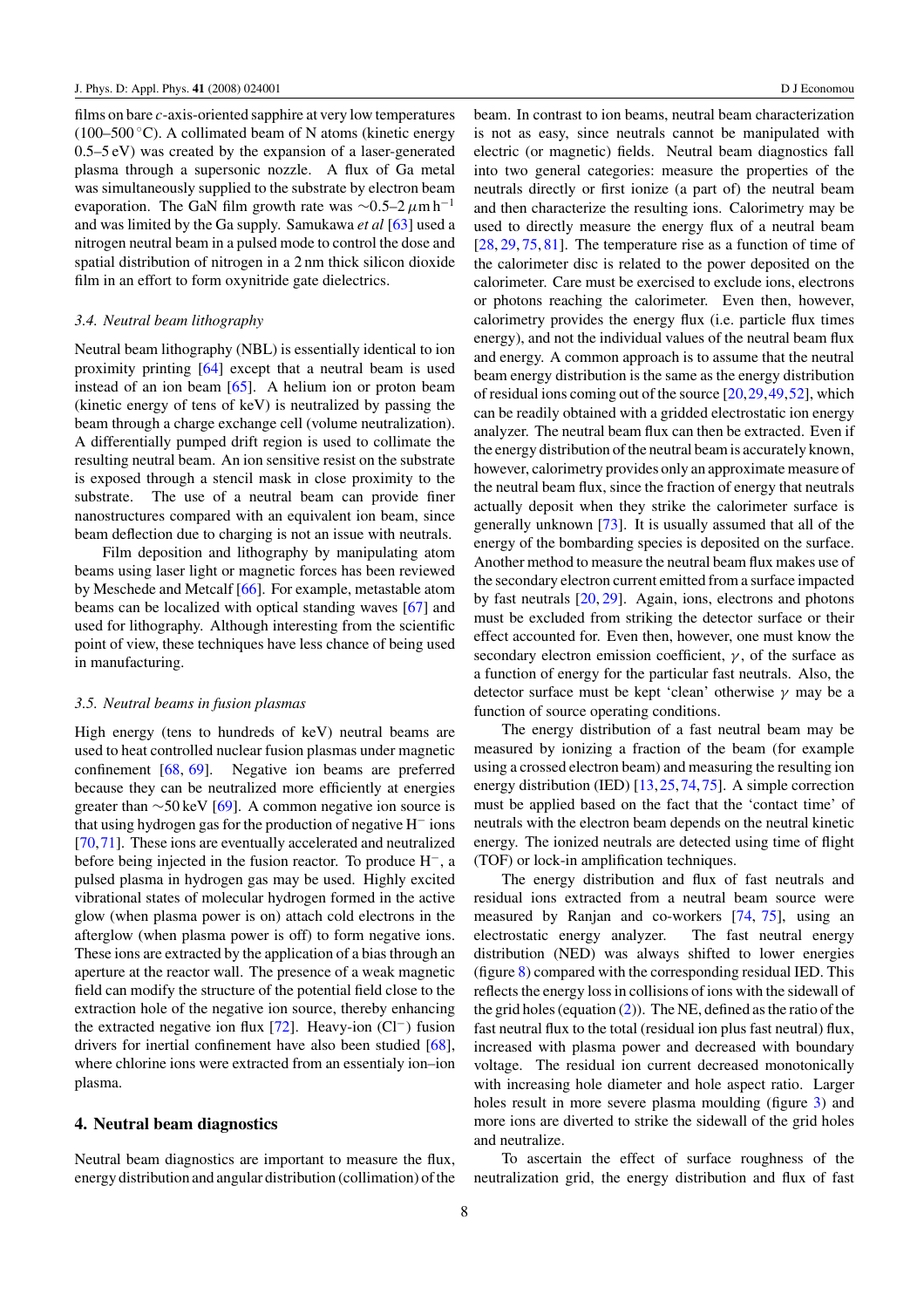<span id="page-8-0"></span>

**Figure 8.** Residual IEDs and fast NEDs extracted from a neutral beam source with a metal hole grid (top) and a silicon plate grid (bottom). Conditions: 150 W plasma power, 10 mTorr pressure and 50 V boundary voltage. (From [\[75\]](#page-10-0).)

neutrals and residual ions extracted from the neutral beam source were measured using two different neutralization grids: one with relatively rough internal surface of holes drilled through an aluminium disc (metal hole grid) and one with atomically smooth parallel surfaces (Si plate grid) made from pieces of thinned, double-side polished Si wafers [\[75\]](#page-10-0). Energy distributions measured for a 150 W, 10 mTorr plasma with a boundary voltage  $V_b = 50 \text{ V}$  are shown in figure 8. The residual IEDs for the two grids (solid squares) are nearly the same. This reflects the fact that residual ions exiting the grid do not collide with the surface and, therefore, the surface roughness is immaterial. In contrast, the NEDs for the two grids are quite different. The peak in the NED, relative to the IED, is 3 eV lower for the Si plate grid and 14 eV lower for the metal hole grid. In addition, the population of low energy neutrals (below 50 eV) is considerably higher with the Si grid. Ions near the peak of the IED undergoing glancing angle collisions with the smooth Si grid are much more likely to scatter specularly and lose little energy compared with those scattered from the rough metal grid surfaces. For the same reason, neutrals are more likely to make several bounces off the smooth, parallel Si grid surfaces and emerge as lower energy (*<*50 eV) neutrals with relatively low angular spread. The residual ion flux and fast neutral flux were observed to be 2 to 4 times higher for the Si grid than for the metal grid [\[75\]](#page-10-0). The higher transparency of the Si grid could explain, in part, the higher fluxes. The smoothness of the Si surface and resulting specular reflection could explain the additional fast neutral flux. The NE with the Si grid was between about 50 and 90%.

In principle, the energy distribution of a fast neutral beam may also be measured by exciting neutrals using an electron beam and observing the Doppler shift of the light emission emanating from the fast neutrals. A high resolution spectrometer is needed to differentiate the wavelength shifted signal from the (normally much larger) emission of the background thermal energy atoms. In practice, this technique should work for fast neutrals with high enough energy so that the Doppler shifted signal is not 'buried' under the 'wing' of the thermal energy neutral emission peak. The author is not aware of any reports using this technique to characterize fast neutral beams of interest in this paper.

Measurements of the angular distribution of fast neutral beams have not been reported. An indirect measurement was performed by Yunogami *et al* [\[13\]](#page-9-0) who measured the angular divergence of the residual ions emanating from the neutral beam source. Also, a rough idea of the beam divergence may be obtained by measuring the etch rate drop off as a function of distance from the neutralization grid [\[26\]](#page-9-0) or by using techniques applied to ion beams [\[82\]](#page-10-0). In principle, the fast neutral beam may be ionized (using an electron beam) and the ion current measured as a function of (angular) position. However, the resulting current may be too small to provide an adequate signal-to-noise ratio.

# **5. Concluding remarks**

Fast (kinetic energy of tens to hundreds of eV) neutral beams may be beneficial in situations where conventional plasma processing can introduce damage due to charging or VUV/UV radiation [\[76\]](#page-10-0). Neutral beam sources can deliver the flux and anisotropy required for several applications, for example, polymer etching. A practical application may be bilayer resist, where the neutral beam is used to etch the bottom polymer layer. RIE may introduce sidewall bow and undercut which are absent in neutral beam etching.

It appears that even pure oxygen neutral beams may be suitable for photoresist ashing over low-k dielectrics. This is probably because NBE is due to directional fast neutrals that react with high probability at the feature bottom and do not introduce sidewall damage to the porous low-*k* film. It should be noted that the thermal neutral flux striking the wafer is very low, since the pressure over the wafer is typically *<*0*.*5 mTorr. High rate silicon dioxide NBE has not been demonstrated. The low flux of thermal energy neutrals may be the culprit, since conventional oxide etching is ion induced but (thermal) neutral controlled [\[77\]](#page-10-0). NBE may have a particular advantage in ALET of insulating materials. Being a 'gentler' process (no charging, very little VUV/UV radiation) compared with RIE, NBE may also be superior in the etching of ultra thin (∼tens of nm) films, for which the possibly lower etch rate of NBE has no significant throughput consequences. Large area (300 mm diameter or more) neutral beam processing has not been demonstrated yet, but appears feasible given the viability of large area ion beam sources [\[78\]](#page-10-0). From the practical point of view, pumping requirements are expected to be demanding for large wafer processing. Also, large diameter grids must have provisions for adequate heat transfer to avoid warping of the grid.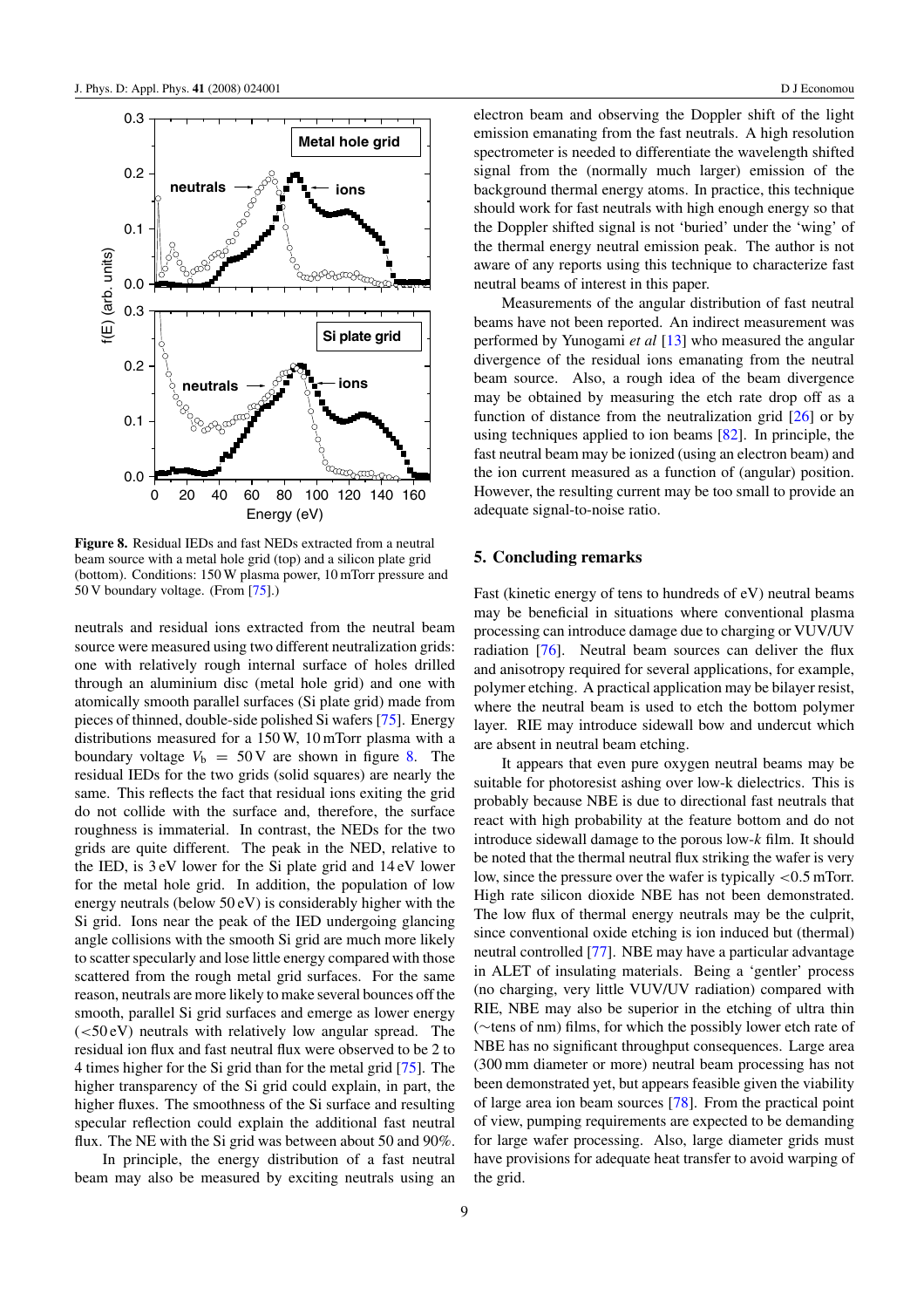<span id="page-9-0"></span>Low kinetic energy (*<*10 eV) neutral beam sources have also demonstrated high rate anisotropic etching. For example, Larson *et al* [\[57\]](#page-10-0) etched 1  $\mu$ m wide high aspect ratio trenches  $(120:1)$  in silicon using a 1 eV neutral atomic fluorine beam at a rate of  $1.2 \mu m \text{ min}^{-1}$  at 500 °C. However, large area uniformity is a serious issue with such sources.

## **Acknowledgments**

The author is grateful to the State of Texas (Texas Advanced Technology and Texas Advanced Research Programs) and the National Science Foundation (MRI-0521523) for financial support of this work. Early financial support by an ISSO grant and a GEAR grant of the University of Houston is also gratefully acknowledged. The author would like to thank Professor Vincent Donnelly (University of Houston), Dr Lee Chen (Tokyo Electron America) and Professor Seiji Samukawa (Tohoku University, Japan) for fruitful discussions.

### **References**

- [1] Lieberman M A and Lichtenberg A J 2005 *Principles of Plasma Discharges and Materials Processing* 2nd edn (New York: Wiley)
- [2] Economou D J and Alkire R C 1988 *J. Electrochem. Soc.* **[135](http://dx.doi.org/10.1149/1.2095842)** 941
- [3] Arnold J C and Sawin H H 1991 *J. Appl. Phys.* **70** [5314](http://dx.doi.org/10.1063/1.350241)
- [4] Fujiwara N, Maruyama T and Yoneda M 1996 *Japan. J. Appl. Phys.* **35** [2450](http://dx.doi.org/10.1143/JJAP.35.2450)
- [5] Matsui J, Nakano N, Petrovic Z Lj and Makabe T 2001 *Appl. Phys. Lett.* **78** [883](http://dx.doi.org/10.1063/1.1347021)
- [6] Gottscho R A, Jurgensen C W and Vitkavage D J 1992 *J. Vac. Sci. Technol.* B **10**
- [7] Hwang G S and Giapis K P 1997 *J. Vac. Sci. Technol.* B **15** [70–87](http://dx.doi.org/10.1116/1.589258)
- [8] Kinoshita T, Hane M and McVittie J P 1996 *J. Vac. Sci. Technol.* B **14** [560–5](http://dx.doi.org/10.1116/1.588431)
- [9] Gabriel C T and McVittie J P 1992 *Solid State Technol.* **35** 81–7
- [10] Leone S R 1995 *Japan. J. Appl. Phys.* **34** [Part 1 2073–82](http://dx.doi.org/10.1143/JJAP.34.2073)
- [11] Caledonia G E, Krech R H and Oakes D B 1996 *J. Inst. Environ. Sci.* 23–8 March/April
- [12] Mizutani T and Yunogami T 1990 *Japan. J. Appl. Phys.* **29** [2220](http://dx.doi.org/10.1143/JJAP.29.2220)
- [13] Yunogami T, Yogokawa K and Mizutani T 1995 *J. Vac. Sci. Technol.* A **13** [952](http://dx.doi.org/10.1116/1.579657)
- [14] Yokogawa K, Yunigami T and Mizutani T 1996 *Japan. J. Appl. Phys.* **35** [1901](http://dx.doi.org/10.1143/JJAP.35.1901)
- [15] Tsuchizawa T, Jin Y and Matsuo S 1994 *Japan. J. Appl. Phys.* **33** [2200](http://dx.doi.org/10.1143/JJAP.33.2200)
- [16] Jin Y, Tsuchizawa T and Matsuo S 1995 *Japan. J. Appl. Phys.* **34** [L465](http://dx.doi.org/10.1143/JJAP.34.L465)
- [17] Goeckner M J, Bennett T K and Cohen S A 1997 *Appl. Phys. Lett* **71** [980](http://dx.doi.org/10.1063/1.119706)
- [18] Shimokawa F, Tanaka H, Uenishi Y and Sawada R 1989 *J. Appl. Phys.* **66** 2613
- Shimokawa F 1992 *J. Vac. Sci. Technol.* A **10** 1352 [19] Kuwano H and Shimokawa F 1988 *J. Vac. Sci. Technol.* B **6** [1565](http://dx.doi.org/10.1116/1.584215)
- [20] Kim S J, Wang S J, Lee J K, Lee D H and Yeom G Y 2004 *J. Vac. Sci. Technol.* A 1948–55
- [21] Nichols C A and Manos D M 1996 *J. Appl. Phys.* **80** [2643](http://dx.doi.org/10.1063/1.363180)
- [22] Eipers-Smith K, Waters K and Schultz J A 1993 *J. Am. Ceram. Soc.* **76** [284](http://dx.doi.org/10.1111/j.1151-2916.1993.tb03781.x)
- [23] Lu M, Bousetta A, Sukach R, Bensaoula A, Waters K, Eipers-Smith K and Schultz J A 1994 *Appl. Phys. Lett.* **64** [1514–16](http://dx.doi.org/10.1063/1.111876)
- [24] Lu M, Bousetta A, Bensaoula A, Waters K and Schultz J A 1996 *Appl. Phys. Lett.* **68** [622–4](http://dx.doi.org/10.1063/1.116488)
- [25] Chen L and Yang Q 1996 *Electrochemical Soc. Proc. (Los Angeles, CA)* vol 96–12, ed G S Mathad and M Meyyappan p 332
- [26] Panda S, Economou D J and Chen L 2001 *J. Vac. Sci. Technol.* A **19** [398–404](http://dx.doi.org/10.1116/1.1344909)
- [27] White B, Wang Q, Economou D J, Wolf P J, Jacobs T and Fourcher J 2003 *Proc. IEEE Int. Interconnect Technology Conf. (San Francisco, 2–4 June 2003)* p 153
- [28] Samukawa S, Sakamoto K and Ichiki K 2001 *Japan. J. Appl. Phys.* **40** [Part 2 L779–82](http://dx.doi.org/10.1143/JJAP.40.L779)
- [29] Samukawa S, Sakamoto K and Ichiki K 2002 *J. Vac. Sci. Technol.* A **20** [1566–73](http://dx.doi.org/10.1116/1.1494820)
- [30] Kim D and Economou D J 2002 *IEEE Trans. Plasma Sci.* **30** [2048–58](http://dx.doi.org/10.1109/TPS.2002.805326)
- [31] Helmer B A and Graves D B 1998 *J. Vac. Sci. Technol.* A **16** [3502](http://dx.doi.org/10.1116/1.580993)
- [32] Hwang G S, Anderson C M, Gordon M J, Moore T A, Minton T K and Giapis K P 1996 *Phys. Rev. Lett.* **77** [3049](http://dx.doi.org/10.1103/PhysRevLett.77.3049)
- [33] Hagstrum H D 1954 *Phys. Rev.* **96** [336](http://dx.doi.org/10.1103/PhysRev.96.336)
- [34] Hagstrum H D 1961 *Phys. Rev.* **[122](http://dx.doi.org/10.1103/PhysRev.122.83)** 83
- [35] Hagstrum H D 1966 *Phys. Rev.* **[150](http://dx.doi.org/10.1103/PhysRev.150.495)** 495
- [36] Rabalais J W, Chen J-N, Kumar R and Narayana N 1985 *J. Chem Phys.* **83** [6489](http://dx.doi.org/10.1063/1.449549)
- [37] Hird B, Gauthier P, Bulicz J and Armstrong R A 1991 *Phys. Rev. Lett.* **67** [3575](http://dx.doi.org/10.1103/PhysRevLett.67.3575)
- [38] Brako R and Newns D M 1981 *Surf. Sci.* **[108](http://dx.doi.org/10.1016/0039-6028(81)90448-9)** 253
- [39] Kang H, Kasi S R and Rabalais J W 1988 *J. Chem. Phys.* **88** 5882
	- Kang H, Kasi S R, Grizzi O and Rabalais J W 1988 *J. Chem. Phys.* **88** 5894

Kasi S R, Kilburn M A, Kang H, Rabalais J W, Tavernini L and Hochmann P 1988 *J. Chem. Phys.* **88** 5902 Kasi S R, Kang H and Rabalais J W 1988 *J. Chem. Phys.* **88** 5914

- [40] Kaganovich I D, Ramamurthi B N and Economou D J 2001 *Phys. Rev.* E **64** [036402](http://dx.doi.org/10.1103/PhysRevE.64.036402)
- [41] Economou D 2007 *Appl. Surf. Sci.* **253** [6672–80](http://dx.doi.org/10.1016/j.apsusc.2007.02.004)
- [42] Abolmasov S N, Ozaki T and Samukawa S 2007 *J. Vac. Sci. Technol.* A **25** [134–40](http://dx.doi.org/10.1116/1.2402154)
- [43] Yonekura K, Goto K, Matsuura M, Fujiwara N and Tsujimoto K 2005 *Japan. J. Appl. Phys.* **44** [2976](http://dx.doi.org/10.1143/JJAP.44.2976)
- [44] Kim D, Economou D J, Woodworth J R, Miller P A, Shul R J, Abraham I C, Aragon B P and Hamilton T W 2003 *IEEE Trans. Plasma Sci.* **31** [691–702](http://dx.doi.org/10.1109/TPS.2003.815248)
- [45] Woodworth J R, Miller P A, Shul R J, Abraham I C, Aragon B P, Hamilton T W, Willison C G, Kim D and Economou D J 2003 *J. Vac. Sci. Technol.* A **21** 147–55 Kim D and Economou D J 2002 *IEEE Trans. Plasma Sci.* **30** 2048–58
- [46] Kim C-K and Economou D J 2002 *J. Appl. Phys.* **91** [2594–603](http://dx.doi.org/10.1063/1.1435423)
- [47] Nam S K, Economou D J and Donnelly V M 2007 *Plasma Sources Sci. Technol.* **16** 90–6
	- Nam S K, Economou D J and Donnelly V M 2006 *J. Phys. D: Appl. Phys.* **39** 3994–4000
- [48] Nam S K, Economou D J and Donnelly V M 2007 *IEEE Trans. Plasma Sci.* at press
- [49] Noda S, Nishimori H, Iida T, Arikado T, Ichiki K, Ozaki T and Samukawa S 2004 *J. Vac. Sci. Technol.* A **22** 1506
	- Noda S, Ozaki T and Samukawa S 2006 *J. Vac. Sci. Technol.* A **24** 1414–20
- [50] Samukawa S and Endo K 2007 Ultimate top–down etching processes for future nanoscale devices *Proc. 8th Int. Conf. on Solid-State and Integrated Circuit Technology (ICSICT-2006, Shanghai, China)* pp 462–5